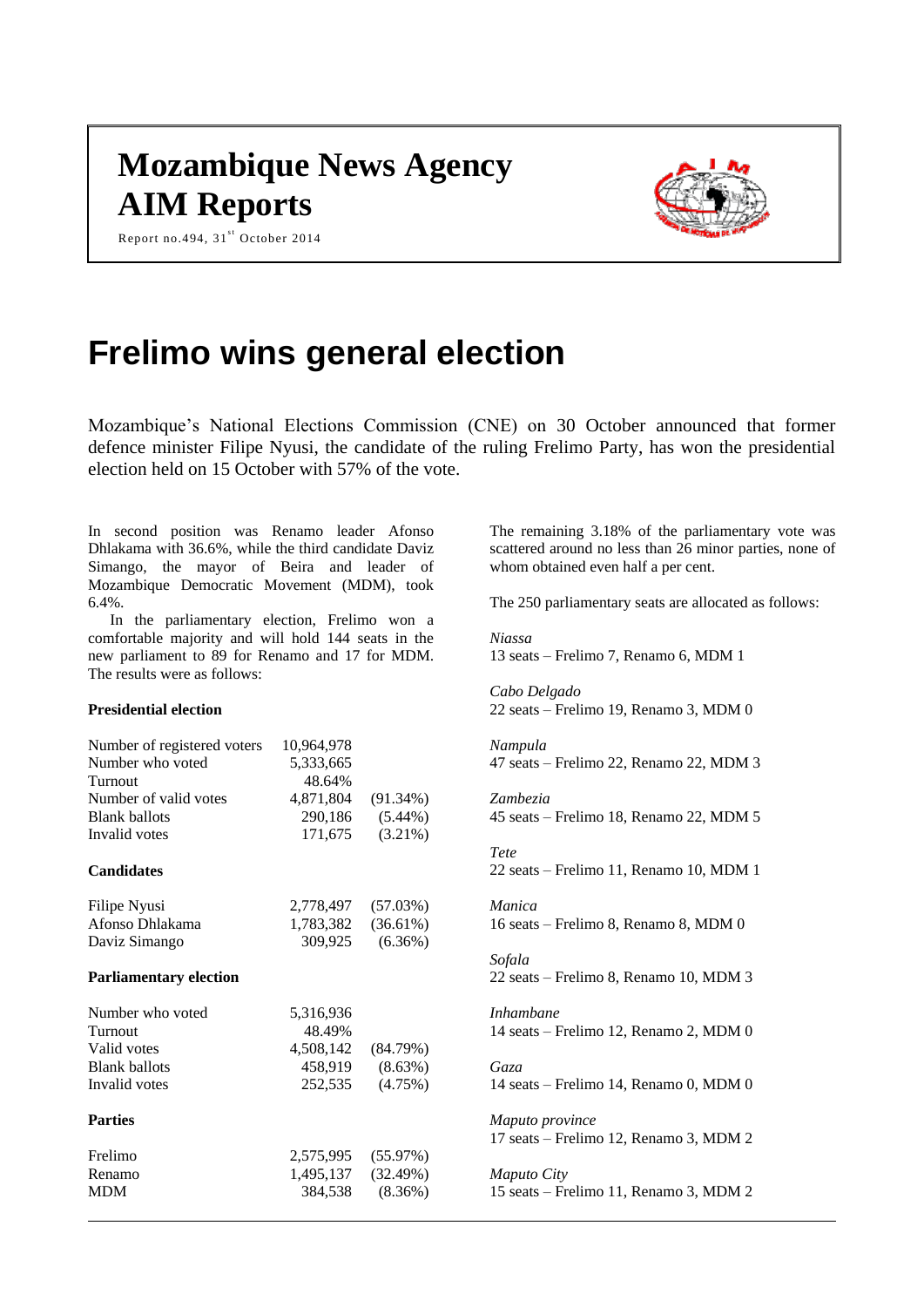In addition, there are two seats for Mozambican communities abroad, one for Africa, and one for the rest of the world. Frelimo won both these seats.

While Frelimo has won a comfortable victory, it is far cry from the 75% of the vote it took in the previous elections in 2009. Frelimo has lost its two thirds majority in parliament, and so cannot pass amendments to the constitution on its own.

Questioned by reporters, the Frelimo national election agent, Veronica Macamo, made light of Frelimo's loss of 47 parliamentary seats. She said that, even when it had a two thirds majority, Frelimo always tried to work with the opposition benches and to pass legislation, whenever possible, by consensus.

Renamo ought to be pleased with the results. Dhlakama's share of the vote has more than doubled in comparison with the 2009 election, and Renamo's parliamentary representation is set to rise from 51 to 89. MDM's parliamentary group will double in size, from eight to 17.

Nonetheless, both opposition parties have rejected the results, and their election agents did not attend the announcement.

Renamo had submitted a formal appeal against the results earlier in the day

The CNE's results are broadly in line with the results announced by the 11 provincial elections commission. The main change is that the number of invalid votes has been greatly reduced. The CNE looked at every vote declared invalid at the polling stations. There were about three quarters of a million of these, and the CNE managed to rescue 174,614 of them (23%), which were then distributed among the parties for whom they were intended.

The changes, in comparison with the distribution of seats based on the provincial results prior to reclassification of the invalid votes, are that in Cabo Delgado Frelimo gains two seats, and MDM and Renamo each lose one, and in Nampula Renamo gains a seat at the expense of MDM.

CNE chairperson Abdul Carimo said that some members of the CNE had voted against the resolution containing the results – but he did not say how many. However, AIM learnt from another CNE member that seven out of the 17 CNE members voted against, mostly members appointed by Renamo and MDM. At the end, however, all members of the CNE signed the minutes of the meeting – though some of them, such as Renamo appointees Latino Ligonha and Fernando Mazanga, added riders describing the results as "fraudulent" or "not transparent".

Carimo admitted that although the elections had, in general, been "orderly, calm and tranquil", they had been marred by "administrative irregularities, electoral offences and common crimes". The CNE knew about these because they had been denounced, not by the competing parties, but by election observers and the media.

Despite the later Renamo and MDM claims of generalised fraud, Carimo said the CNE had not received a single complaint from any political party

until the Renamo appeal. Nonetheless, the CNE had launched investigations into the cases reported in the press, and this investigation "is still under way, with the involvement of the relevant bodies of the administration of justice".

He hoped that a detailed report could be obtained on each of the cases so that the CNE could provide an explanation to the public about such matters as the late opening of polling stations, allegations of ballot box stuffing and the deliberate invalidation of votes by members of polling station staff.

The results announced by the CNE are not final. They still have to be validated and proclaimed by the Constitutional Council, the country's highest body in matters of constitutional and electoral law. The Council will also have to rule on any Renamo and MDM appeals.

# **Over 50,000 opposition monitors observed polling stations**

Over 50,000 monitors from opposition parties observed the voting and count at the 17,010 polling stations in Mozambique's general elections held on 15 October.

Frelimo had the largest number of monitors, 37,032, followed by Renamo with 26,761, and MDM with 24,892. The other monitors were appointed by minor parties.

Each competing party had the right to appoint one full and supplementary monitor for each polling station. The province with most monitors was the hotly contested northern constituency of Nampula, where Frelimo, Renamo and MDM all appointed the maximum number of monitors, 6,142.

In the second largest constituency, Zambezia, Frelimo had 5,839 monitors, Renamo 4,646, and MDM 4,402. In the opposition stronghold of Sofala, the three parties had much the same number of monitors – Frelimo 2,534, Renamo 2,354, and MDM 2,414.

Between them, Renamo and MDM had 51,653 polling station monitors, concentrated in those northern and central provinces where they claim that massive fraud took place.

However, the opposition monitors did not denounce any cases of fraud. The kits for each and every polling station contain printed sheets where monitors are entitled to write down any complaints or protests. These went unused. Not a single monitor filed a protest at any of the polling stations. Or possibly any complaint was resolved at the polling station itself – for according to CNE spokesperson Paulo Cuinica, not a single written protest reached the CNE.

A few complaints against irregularities or fraud were made to the district courts. According to Supreme Court spokesperson Pedro Nhatitima, there were just 24 such cases in the entire country. One was submitted by Frelimo, successfully demanding the annulment of the elections in those parts of Tsangano district, in the western province of Tete, where crowds of Renamo supporters destroyed polling stations.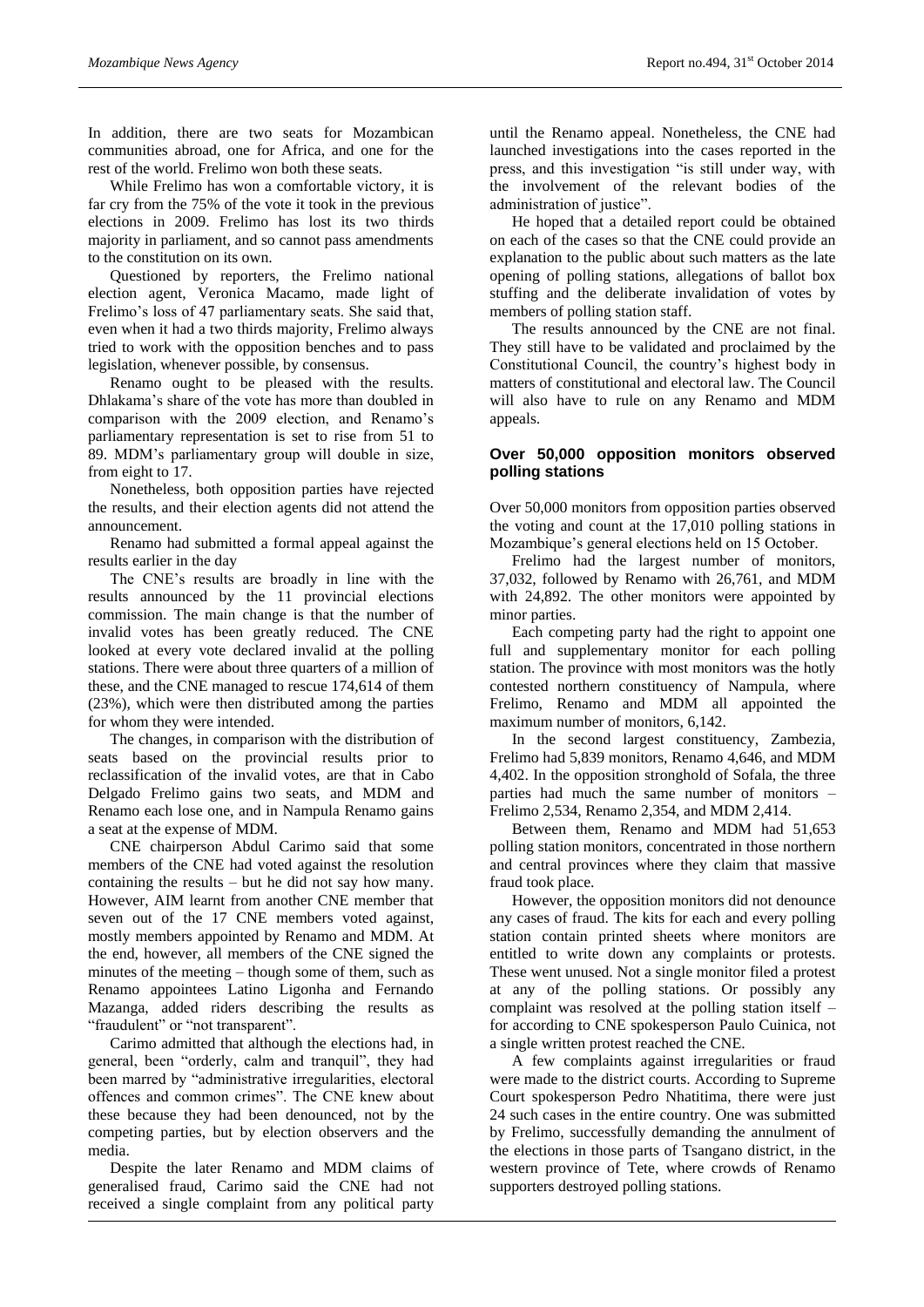The courts threw out the cases submitted by Renamo and MDM, said Nhatitima, because they had not provided any evidence, or because they submitted their complaints later than the deadline of 48 hours after the close of polls.

In other words the Renamo and MDM monitors did not protest at fraud or irregularities at the time, and did not use the mechanisms made available to them. The two parties denounced the alleged generalized fraud not during the election, but only afterwards.

# **CNE will not order new elections in Tsangano**

The National Elections Commission has no intention of re-running the election in parts of the western district of Tsangano affected by serious rioting on polling day.

According to the Tete Provincial Elections Commission, supporters of Renamo destroyed 10 polling stations in Tsangano and 12 in the neighbouring district of Macanga. They set election materials ablaze, and the frightened election staff fled from the polling stations.

Frelimo appealed to the Tsangano district court for an annulment of the elections in the affected polling stations. On the grounds that transparent elections were impossible under those circumstances, and that all Tsangano registered voters deserved the chance to vote, the court accepted the Frelimo request.

Revealing this to reporters on 30 October, Supreme Court judge Pedro Nhatitima said the next step was now up to the CNE. It was up to the CNE to decide whether to hold fresh elections in those areas of Tsangano affect by violence.

But CNE spokesperson Paulo Cuinica told AIM it was not at all the CNE's task, and the question of Tsangano did not enter into the CNE's resolution on the election results read out by its chairperson, Abdul Carimo.

Cuinica said that any decision on the matter would have to be taken, not by the CNE, but by the Constitutional Council, the country's highest body in matters of constitutional and electoral law.

Furthermore, he added, holding new elections was only an option if it might have a material impact on the election results.

Even if the ones in Macanga are added, the polling stations destroyed do not cover enough registered voters to change the overall results in the presidential election. However, it is just conceivable that these voters could alter the distribution of parliamentary seats in Tete province, and in the Tete provincial assembly.

Cuinica insisted that these matters would have to be considered by the Constitutional Council when deciding whether it was worth holding fresh elections in Tsangano.

*\_\_\_\_\_\_\_\_\_\_\_\_\_\_\_\_\_\_\_\_\_\_\_\_\_\_\_\_\_\_\_\_\_\_\_\_\_\_\_\_\_\_\_\_*

*This is a condensed version of the AIM daily news service – for details contact* pfauvet@live.com *\_\_\_\_\_\_\_\_\_\_\_\_\_\_\_\_\_\_\_\_\_\_\_\_\_\_\_\_\_\_\_\_\_\_\_\_\_\_\_\_\_\_\_\_*

### **300 places for Renamo in army and police**

The Mozambican government on 27 October declared that it is prepared to incorporate into the armed forces and police 300 men from Renamo's militia.

Speaking at the end of the 82nd session in the dialogue between the government and Renamo, under way since April 2013, the head of the government delegation, Agriculture Minister Jose Pacheco, said that 200 of the Renamo men would go into the police and 100 into the armed forces (FADM).

However, Renamo has so far not presented a list of the men comprising what are delicately referred to as its "residual forces".

Pacheco made clear that the figure of 300 did not come out of thin air, but resulted from past contacts with Renamo leader Afonso Dhlakama. From these contacts it was clear that the Renamo residual forces consisted of one or two hundred men.

International military observers are due to deploy to Sofala, Tete, Inhambane and Nampula provinces to monitor the agreement on cessation of hostilities between the government and Renamo, That agreement was reached in August and formally signed by President Armando Guebuza and Afonso Dhlakama on 5 September.

### **Largest known graphite vanadium deposit**

The Australian company Triton Minerals announced on 21 October that drilling and testing at its Balama North graphite project in the northern Mozambican province of Cabo Delgado has defined the world's largest known deposit of graphite and vanadium.

Using the Australian code for reporting mineral resources, JORC, Triton stated that Nacanda Hill (just one area in Balama North) holds 155.9 million tonnes of graphite and 3.93 million tonnes of vanadium oxide.

Triton's managing director Brad Boyle stated, "this impressive result has confirmed the true world class potential of the Balama North project. Triton is now one step closer to becoming a market leading low cost graphite and potential vanadium producer".

The Triton licence area is very near another world class graphite and vanadium deposits discovered by a second Australian company, Syrah Resources. In July it was rumoured that commodity trader Glencore was considering making a US\$1.9 billion takeover bid for Syrah Resources. Although the takeover did not happen, it is a sign of the tremendous value of the mineral resources in Cabo Delgado.

Graphite is a form of carbon which is highly priced due to its properties as a conductor of electricity. It is used in batteries and fuel cells, and is the basis for the "miracle material" graphene, which is the strongest material ever measured, with vast potential for use in the electronics industries.

Vanadium is mainly used as an additive to strengthen steel. However, it is now being used in a new generation of rechargeable batteries.